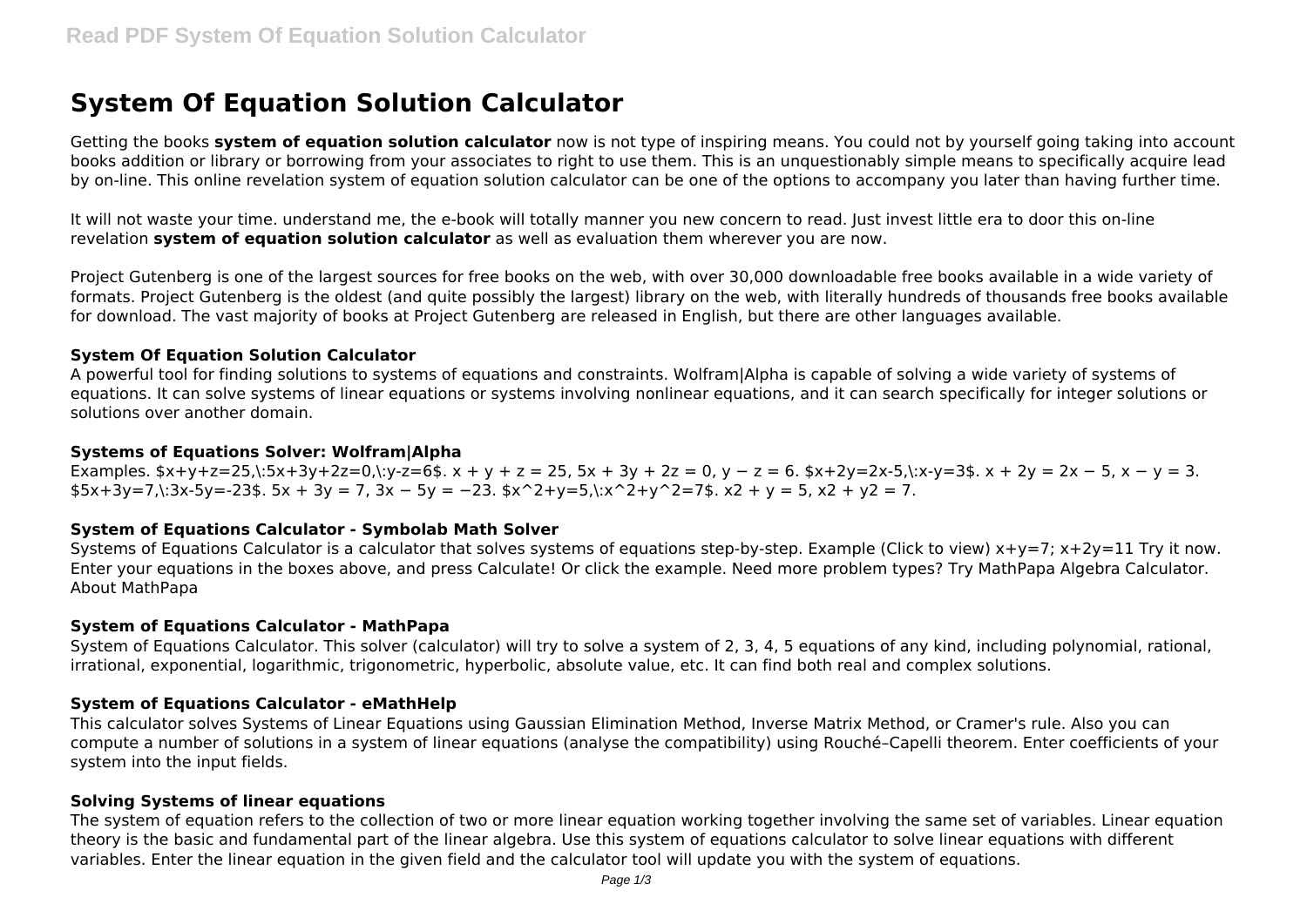## **System of Equations Calculator - Easycalculation.com**

Write each equation on a new line or separate it by a semicolon. The online calculator solves a system of linear equations (with 1,2,...,n unknowns), quadratic equation with one unknown variable, cubic equation with one unknown variable, and finally any other equation with one variable. Even if an exact solution does not exist, it calculates a numerical approximation of roots.

# **Equation calculator (linear, quadratic, cubic, linear ...**

substitution method  $x + y + z = 25$ .  $5x + 3y + 2z = 0$ .  $y - z = 6$ . \$elimination\:method\:x+y+z=25.\:5x+3y+2z=0.\:y-z=6\$. elimination method x +  $v + z = 25$ .  $5x + 3v + 2z = 0$ ,  $v - z = 6$ . pre-calculus-linear-system-of-equations-calculator. en.

# **System of Linear Equations Calculator - Symbolab**

Free Online Equation Calculator helps you to solve linear, quadratic and polynomial systems of equations. Answers, graphs, alternate forms. Powered by Wolfram|Alpha.

# **Equation Solver: Wolfram|Alpha**

This online calculator will help you to solve a system of linear equations using Gauss-Jordan elimination. Using this online calculator, you will receive a detailed step-by-step solution to your problem, which will help you understand the algorithm how to solve system of linear equations by Gauss-Jordan elimination.

#### **Gaussian elimination calculator**

This calculator uses Cramer's rule to solve systems of three equations with three unknowns. The Cramer's rule can be stated as follows: Given the system: with. then the solution of this system is: Example: Solve the system of equations using Cramer's rule.

## **3x3 System of Equations Solver - with detailed explanation**

Solve by Substitution Calculator. Step 1: Enter the system of equations you want to solve for by substitution. The solve by substitution calculator allows to find the solution to a system of two or three equations in both a point form and an equation form of the answer. Step 2: Click the blue arrow to submit.

# **Solve by Substitution Calculator - Algebra Problem Solver**

Learn about systems of equations using our free math solver with step-by-step solutions.

# **Systems of Equations | Microsoft Math Solver**

Equation Solver solves a system of equations with respect to a given set of variables. It supports polynomial equations as well as some equations with exponents, logarithms and trigonometric functions. Equation solver can find both numerical and parametric solutions of equations.

## **Equation Solver - Number Empire - Math Tools**

Equation Solver. Step-by-Step Examples. Algebra. Equation Solver. Step 1: Enter the Equation you want to solve into the editor. The equation calculator allows you to take a simple or complex equation and solve by best method possible. Step 2: Click the blue arrow to submit and see the result!